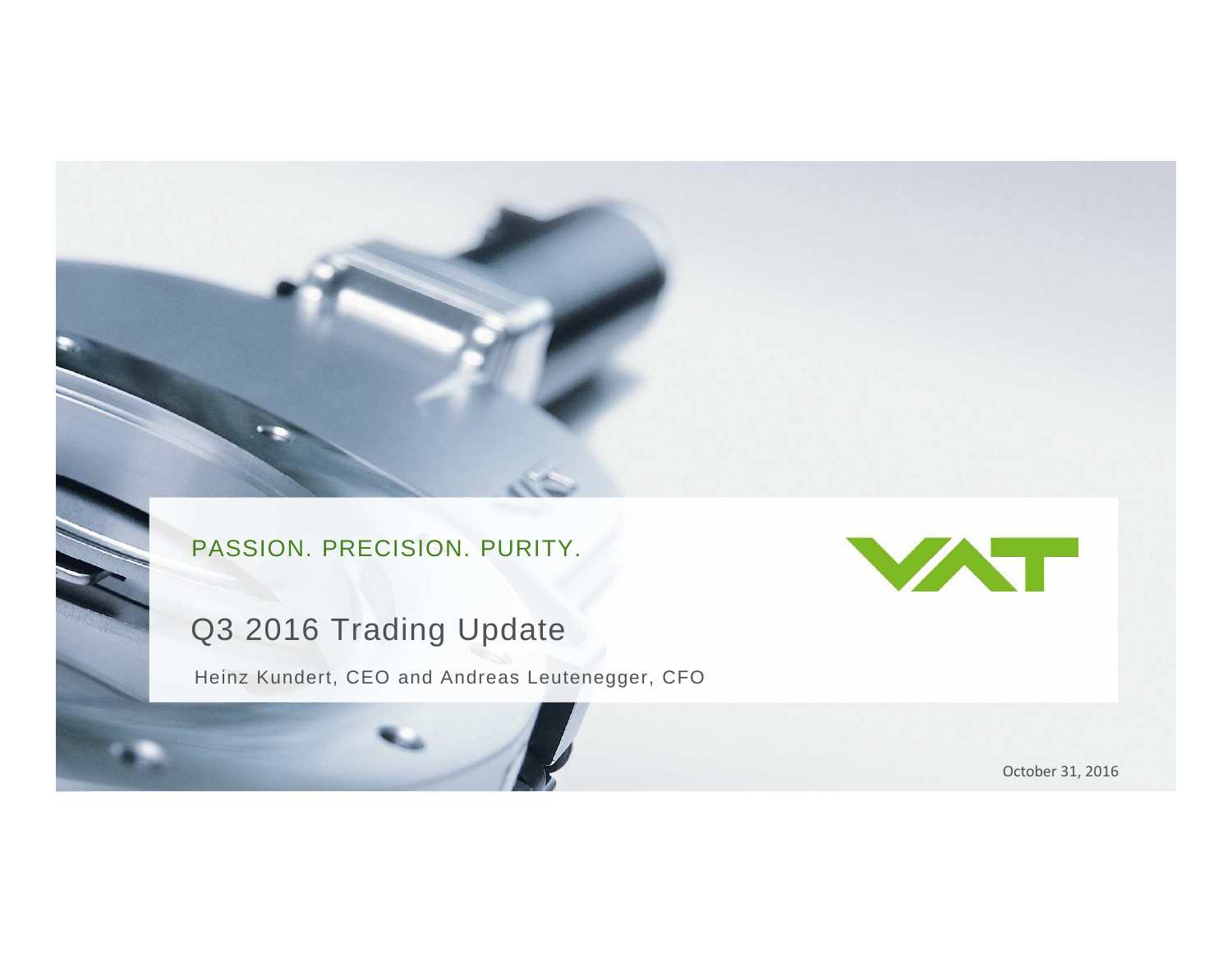

# Q3 2016 highlights

| High<br>demand for<br>equipment  | - High customer demand for equipment purchases geared at new technologies in<br>semiconductor and display production<br>- Technology advances in OLED fuels display growth; 3D NAND in semiconductor<br>- Overall market sentiment improved over the course of the year  |
|----------------------------------|--------------------------------------------------------------------------------------------------------------------------------------------------------------------------------------------------------------------------------------------------------------------------|
| Improved<br>results <sup>'</sup> | - Group order intake up 40% to CHF 137 million<br>- Q3 2016 net sales increase by 17% to CHF 130 million                                                                                                                                                                 |
| <b>Outlook</b><br>2016           | - Net sales growth expectations for full year 2016 increased to 15-18% from 12-15%<br>- Adjusted EBITDA margin expected around 31% due to high output and investments in<br>future growth<br>- Dividend guidance confirmed at CHF 80 million for the financial year 2016 |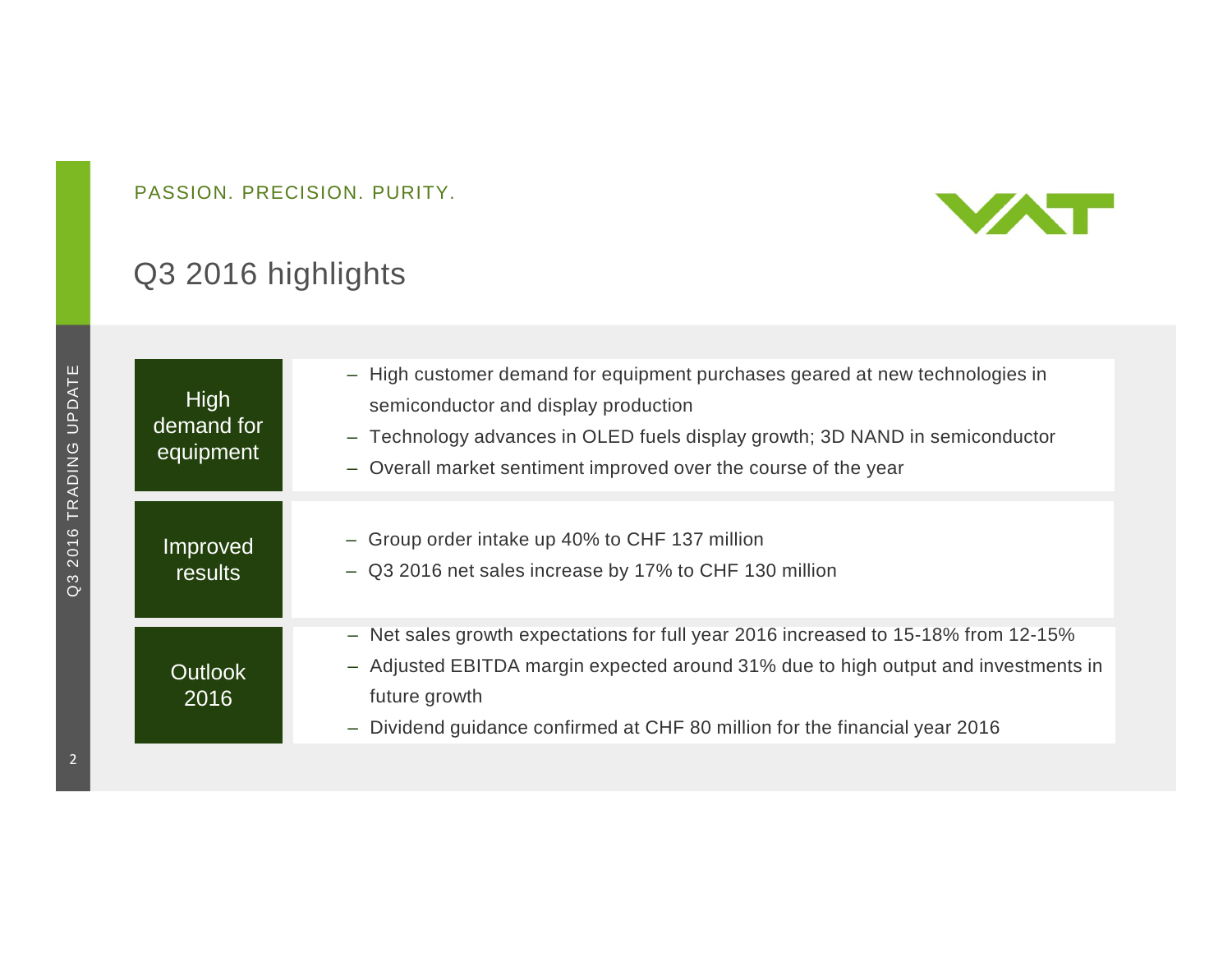

### Accelerated order intake in Q3

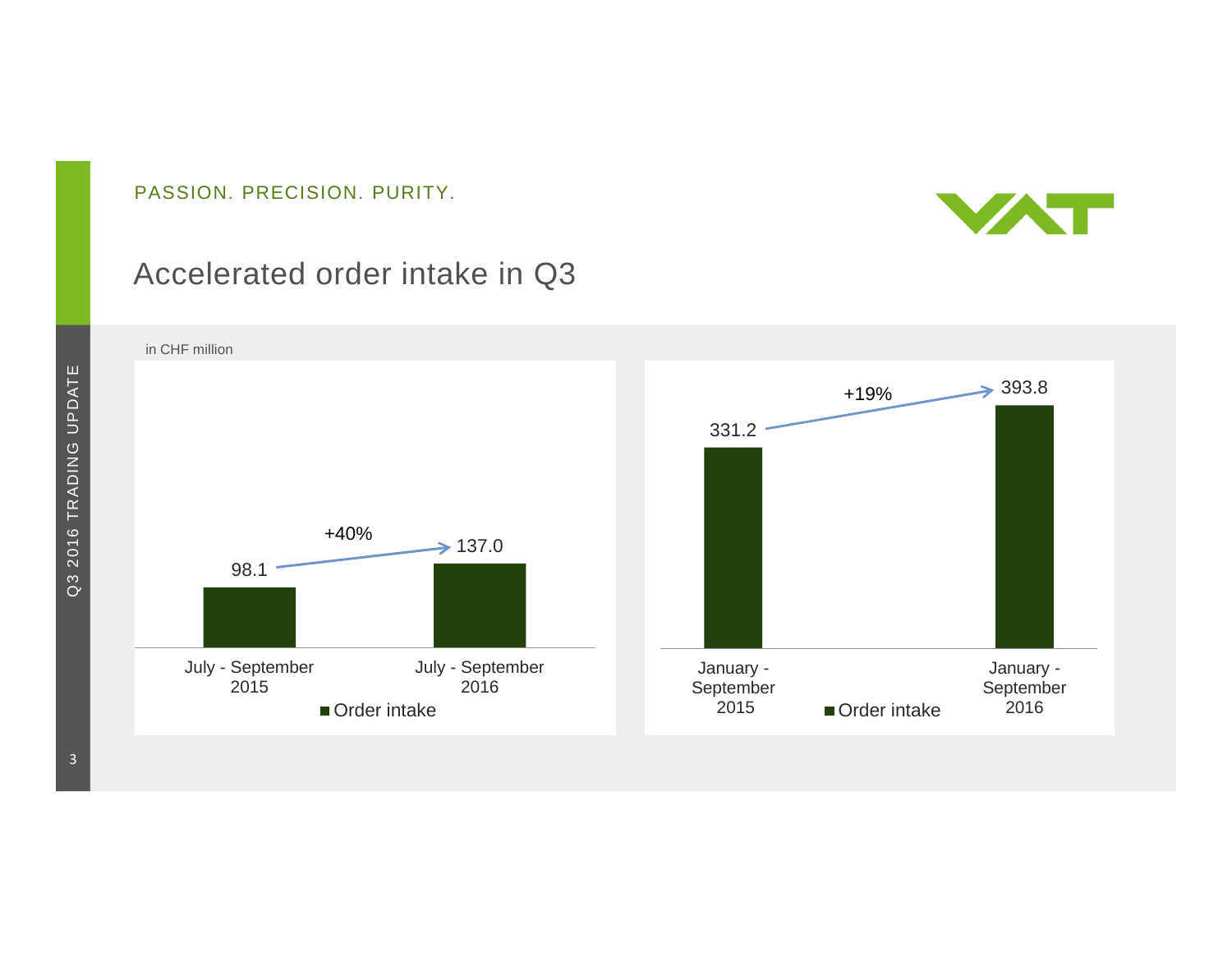

# Valves – 77% of Group Net Sales

| in CHF million             | July - Sep<br>2016 | July - Sep<br>2015 | Change | Jan - Sep<br>2016 | Jan - Sep<br>2015 | Change |
|----------------------------|--------------------|--------------------|--------|-------------------|-------------------|--------|
| <b>Order intake</b>        | 108.5              |                    |        | 303.6             |                   |        |
| Third party net sales      | 99.9               | 84.5               | 18.2%  | 278.2             | 234.3             | 18.7%  |
| Inter-segment sales        | 10.2               | 8.7                | 17.2%  | 28.4              | 25.9              | 9.5%   |
| <b>Total segment sales</b> | 110.1              | 93.2               | 18.1%  | 306.6             | 260.2             | 17.8%  |



- Record order intake in Q3 2016
- Investments in OLED production remains dominant growth driver in displays
- High demand for new technology in the semiconductor industry
- First high volume order for new Pendulum Pressure Control Valve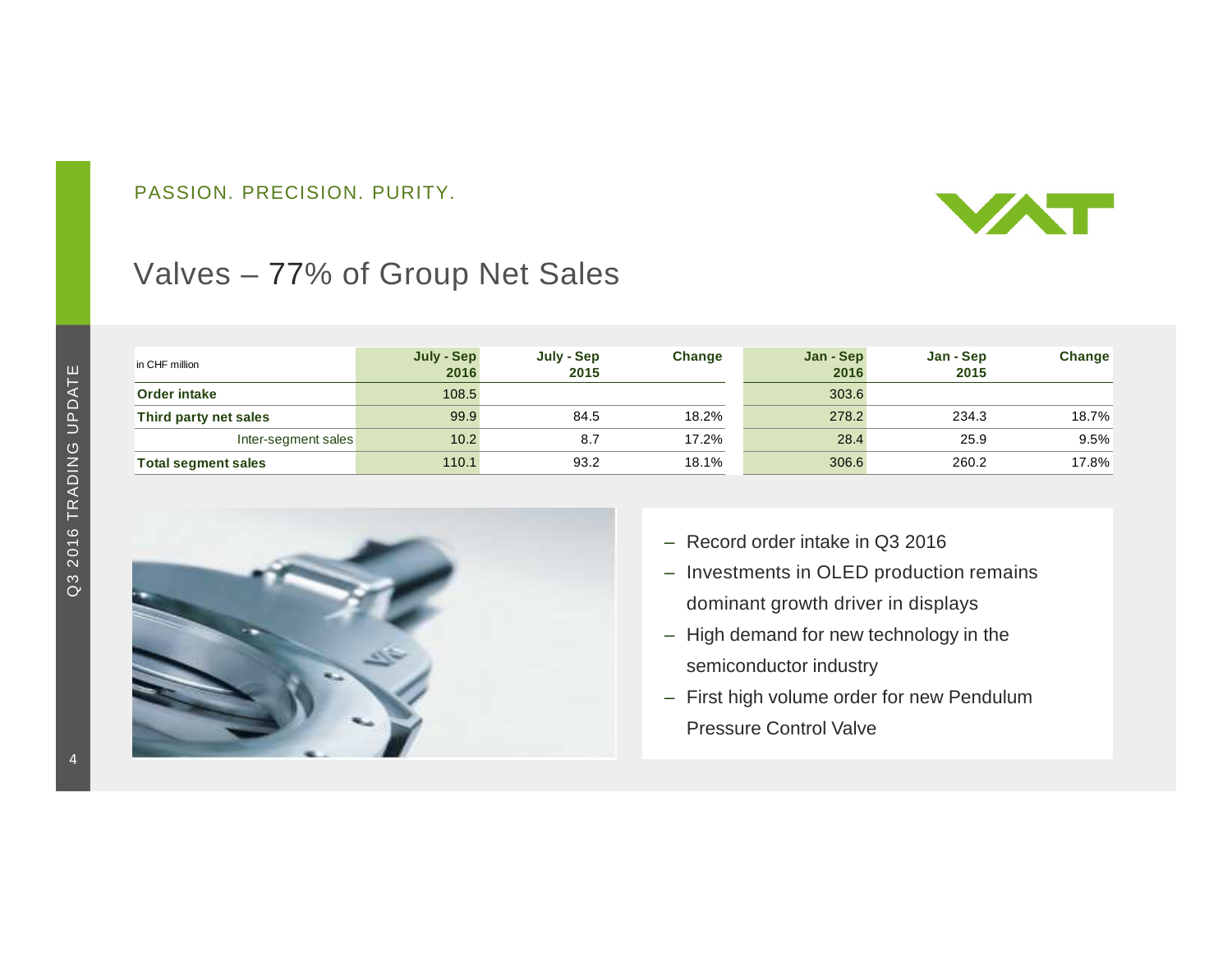

# Global Service – 16% of Group Net Sales

| in CHF million             | July - Sep<br>2016 | July - Sep<br>2015 | Change | Jan - Sep<br>2016 | Jan - Sep<br>2015 | Change |
|----------------------------|--------------------|--------------------|--------|-------------------|-------------------|--------|
| Order intake               | 19.6               |                    |        | 64.1              |                   |        |
| Third party net sales      | 20.6               | 18.0               | 14.7%  | 61.5              | 54.7              | 12.3%  |
| Inter-segment sales        | n.a.               | n.a.               | n.a.   | n.a.              | n.a.              | n.a.   |
| <b>Total segment sales</b> | 20.6               | 18.0               | 14.7%  | 61.5              | 54.7              | 12.3%  |



- Collection of valve retrofit orders from a key customer with potential for additional orders
- Ongoing alignments with key Original Equipment Manufacturers (OEM's) allowing VAT to offer global service contracts tailored to specific customer needs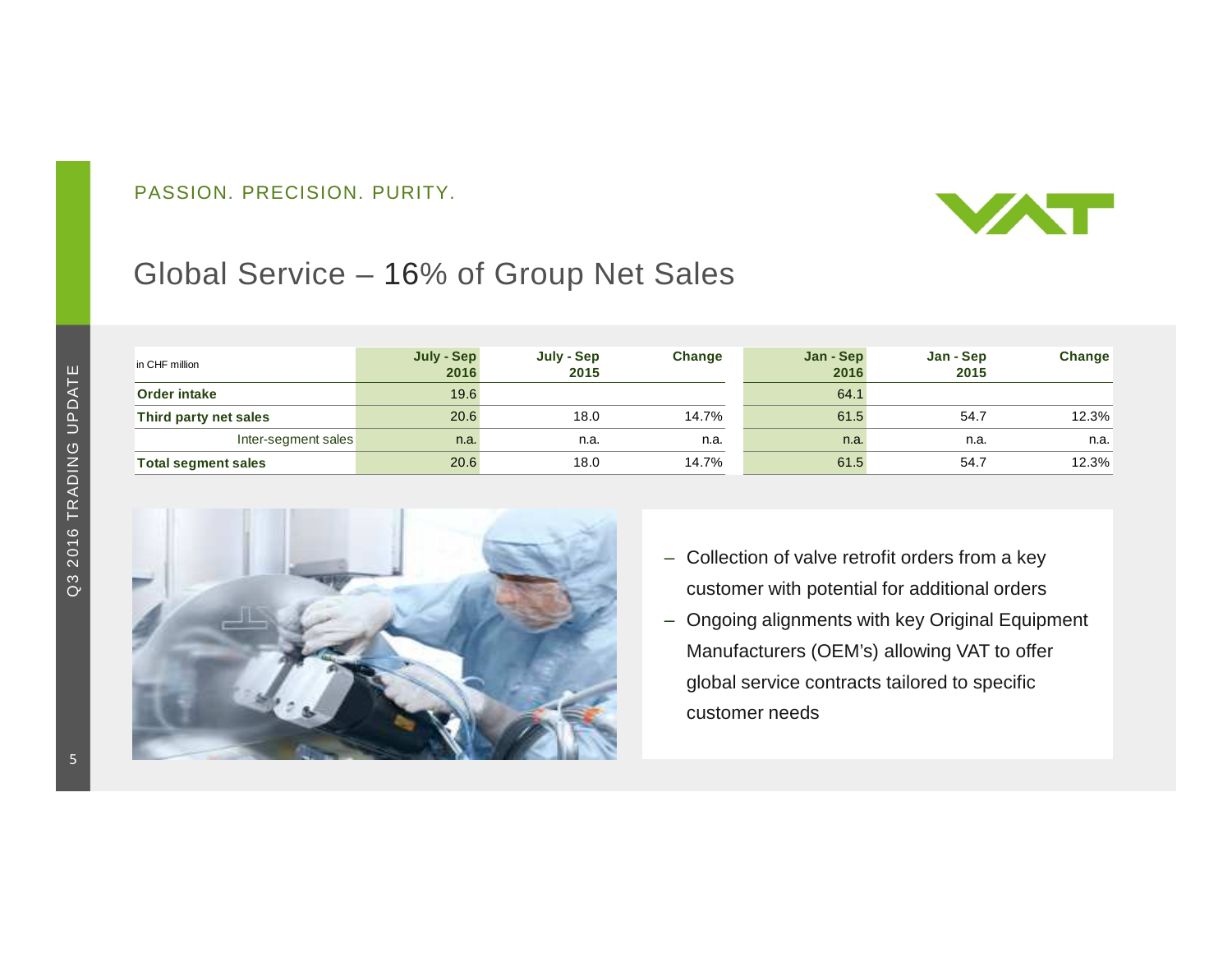

### Industry – 7% of Group Net Sales

| in CHF million             | July - Sep<br>2016 | July - Sep<br>2015 | Change | Jan - Sep<br>2016 | Jan - Sep<br>2015 | Change |
|----------------------------|--------------------|--------------------|--------|-------------------|-------------------|--------|
| <b>Order intake</b>        | 8.7                |                    |        | 26.1              |                   |        |
| Third party net sales      | 9.1                | 8.3                | 10.7%  | 25.5              | 24.5              | 4.2%   |
| Inter-segment sales        | 5.4                | 5.3                | .0%    | 10.8              | 10.6              | 1.5%   |
| <b>Total segment sales</b> | 14.5               | 13.6               | 6.9%   | 36.3              | 35.1              | 3.4%   |



- New orders mainly from Europe and the US
- Several new customized bellows solutions qualified for medical, airspace, automotive and medical applications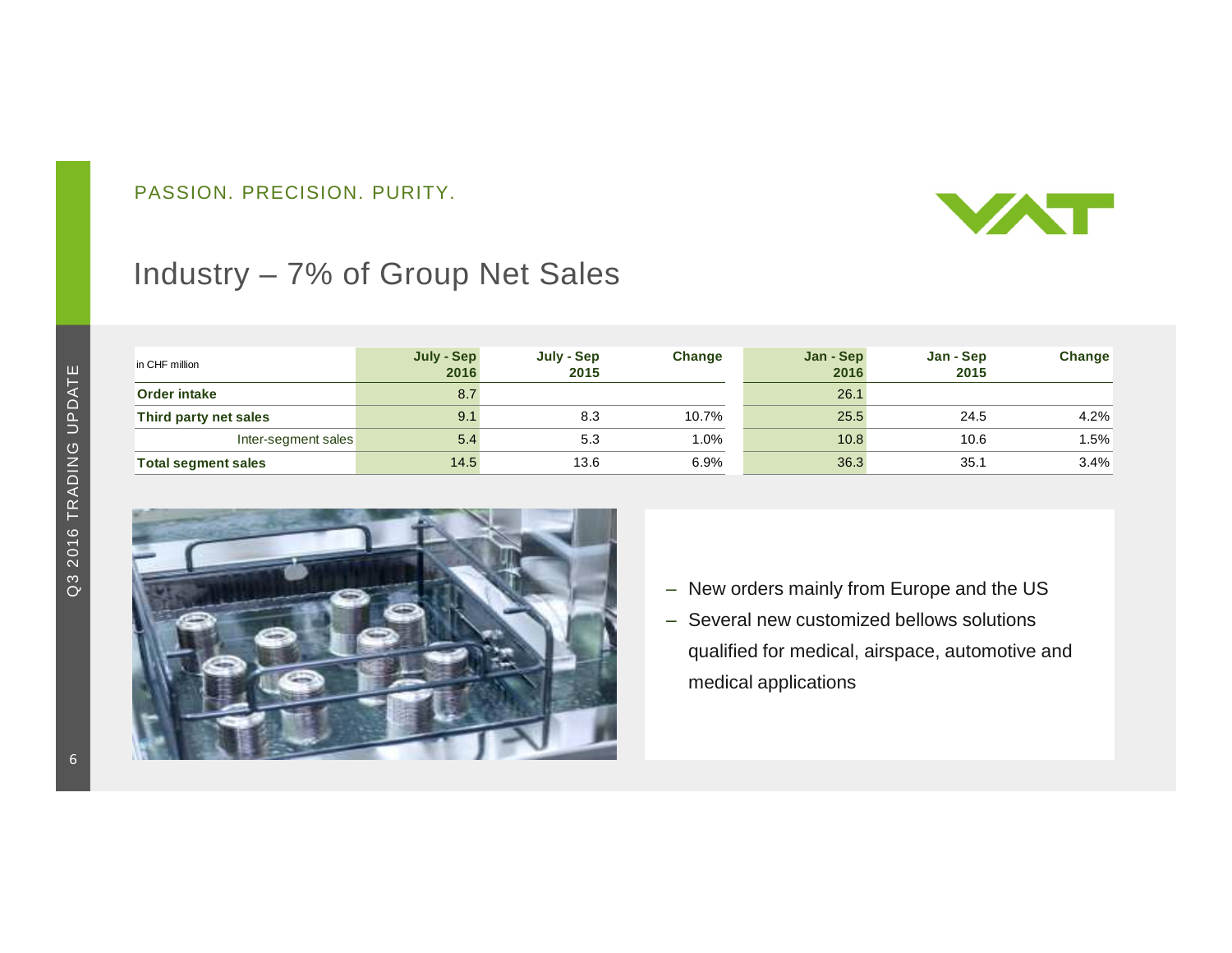

### Refinancing of term loan

Q3 2016 TRADING UPDATE Q3 2016 TRADING UPDATE

Financing costs improvement

shareholder loan into equity in the IPO in April 2016– New syndicated five-year revolving credit facility of USD 300 million signed

– Further reduction of financing costs following the conversion of the

- in September
- New arrangement used to pay off outstanding senior secured credit facility of USD 276 million
- Non-cash effective one-off costs of CHF 5 million related to the amortization of the remaining transaction costs for the secured senior credit
- Overall interest expense savings of about USD 5 million per annum expected going forward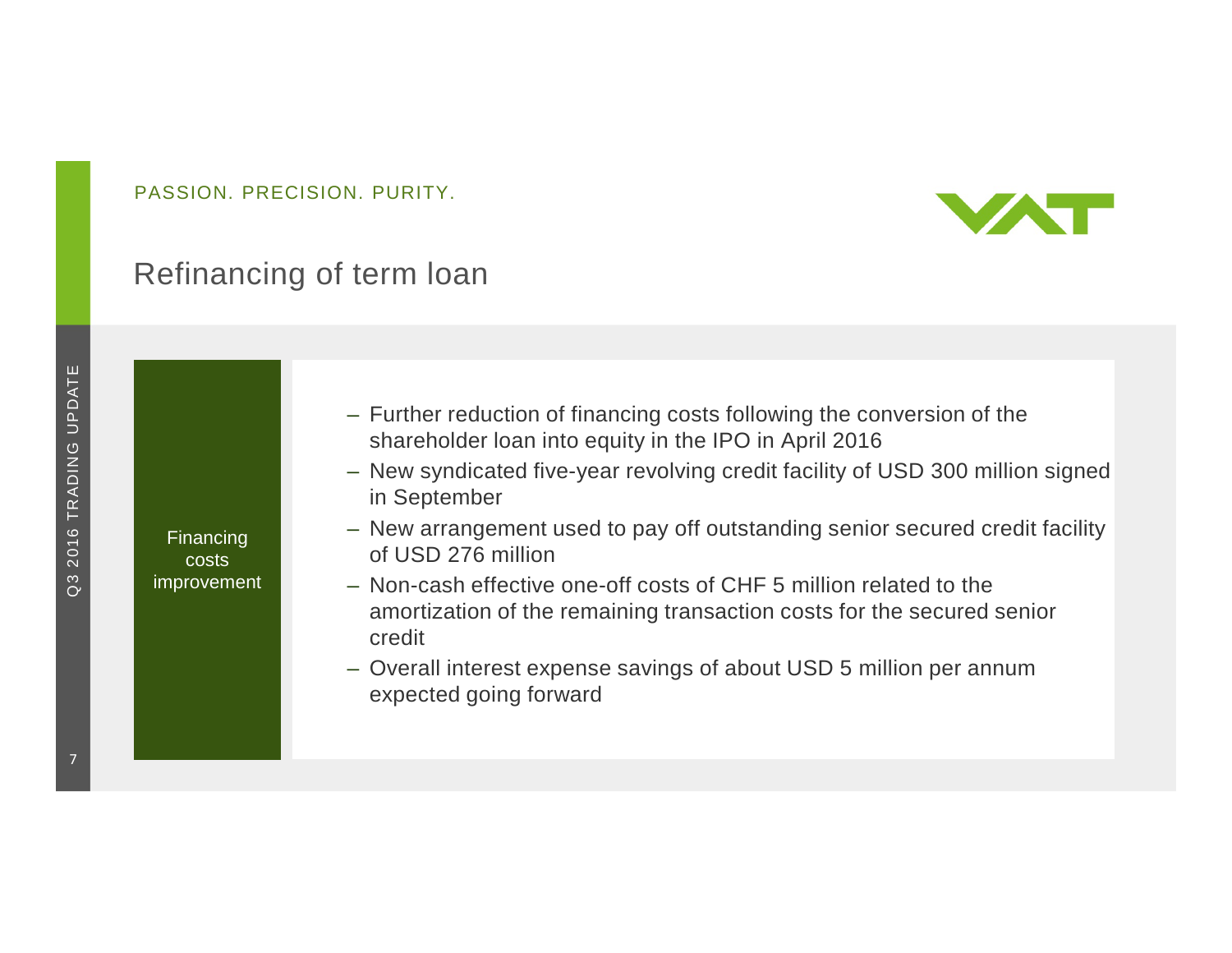## Outlook 2016 - Continued profitable growth expected



| <b>Positive</b><br>market<br>conditions<br>expected to<br>persist | - Attractive growth markets for displays, semiconductors and related<br>- Technology advances such as OLED displays and 3D NAND require substantial<br>investments in new manufacturing capacity<br>- VAT to capture growth due to technological leadership and strong customer<br>relationship<br>- VATmotion: capture full growth potential, increase efficiency and ensure highest<br>resilience trough the cycle |
|-------------------------------------------------------------------|----------------------------------------------------------------------------------------------------------------------------------------------------------------------------------------------------------------------------------------------------------------------------------------------------------------------------------------------------------------------------------------------------------------------|
| <b>Outlook</b><br>2016                                            | Net sales growth expectations for full year 2016 increased to 15-18% from 12-15%<br>$-$<br>- Adjusted EBITDA margin expected around 31% due to high output and investments in future<br>growth<br>Dividend guidance confirmed at CHF 80 million for the financial year 2016<br>—                                                                                                                                     |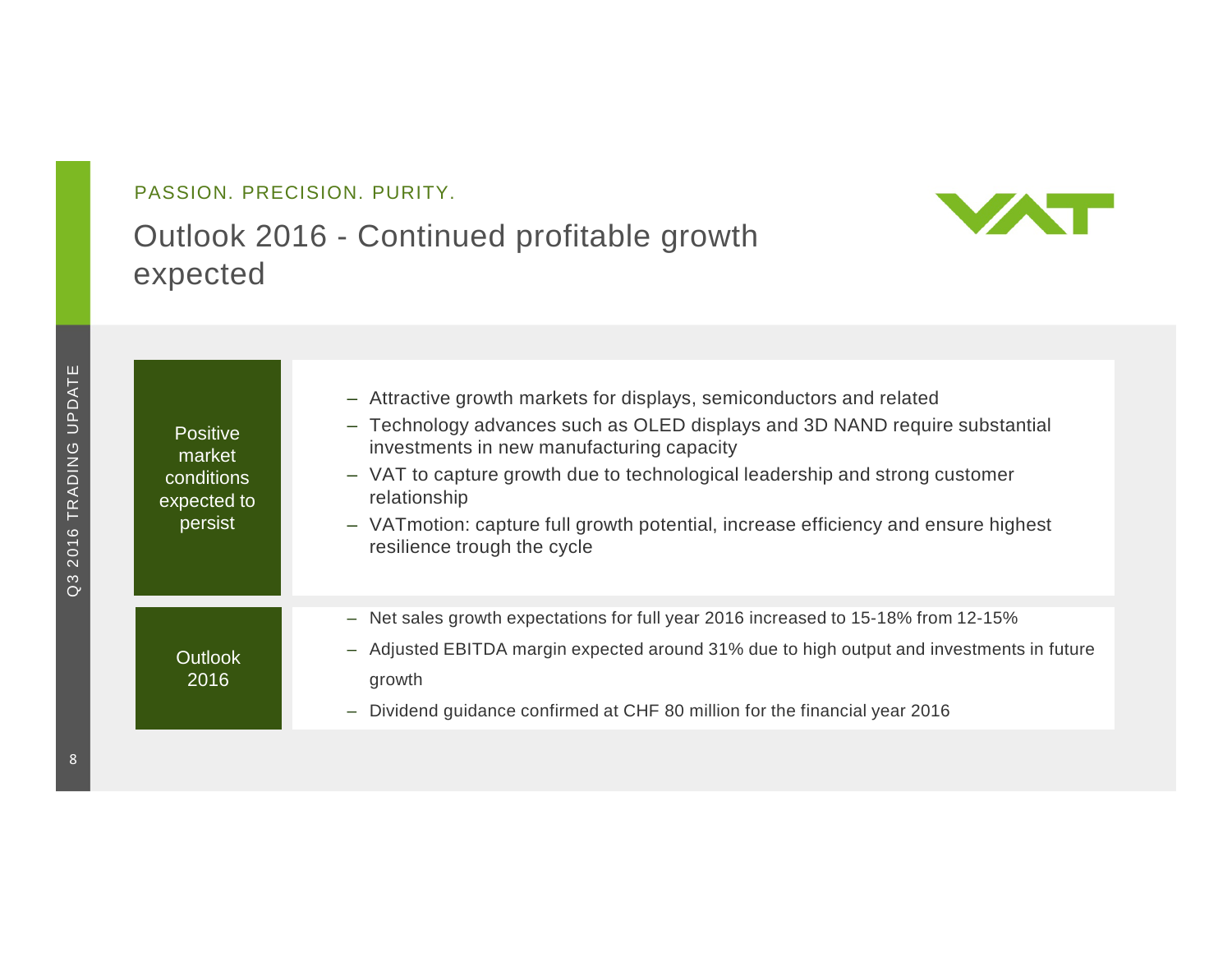## Information



| Investor information |                                                      | <b>Contact information</b>      |  |  |
|----------------------|------------------------------------------------------|---------------------------------|--|--|
| Listing:             | <b>SIX Swiss Exchange</b>                            | Michel R. Gerber                |  |  |
| Currency:            | <b>CHF</b>                                           | Head of Investor Relations &    |  |  |
| Ticker symbol:       | <b>VACN</b>                                          | <b>Corporate Communications</b> |  |  |
| ISIN:                | CH0311864901                                         | Phone: +41 81 772 42 55         |  |  |
|                      |                                                      | E-mail: m.gerber@vat.ch         |  |  |
| Event calendar       |                                                      |                                 |  |  |
| March 31, 2017       | Full-year results 2016                               |                                 |  |  |
| May 17, 2017         | Q1 2017 Trading update & Annual General Meeting 2017 |                                 |  |  |
| August 24, 2017      | Half-year results 2017                               |                                 |  |  |
| November 10, 2017    | Q3 2017 Trading update                               |                                 |  |  |